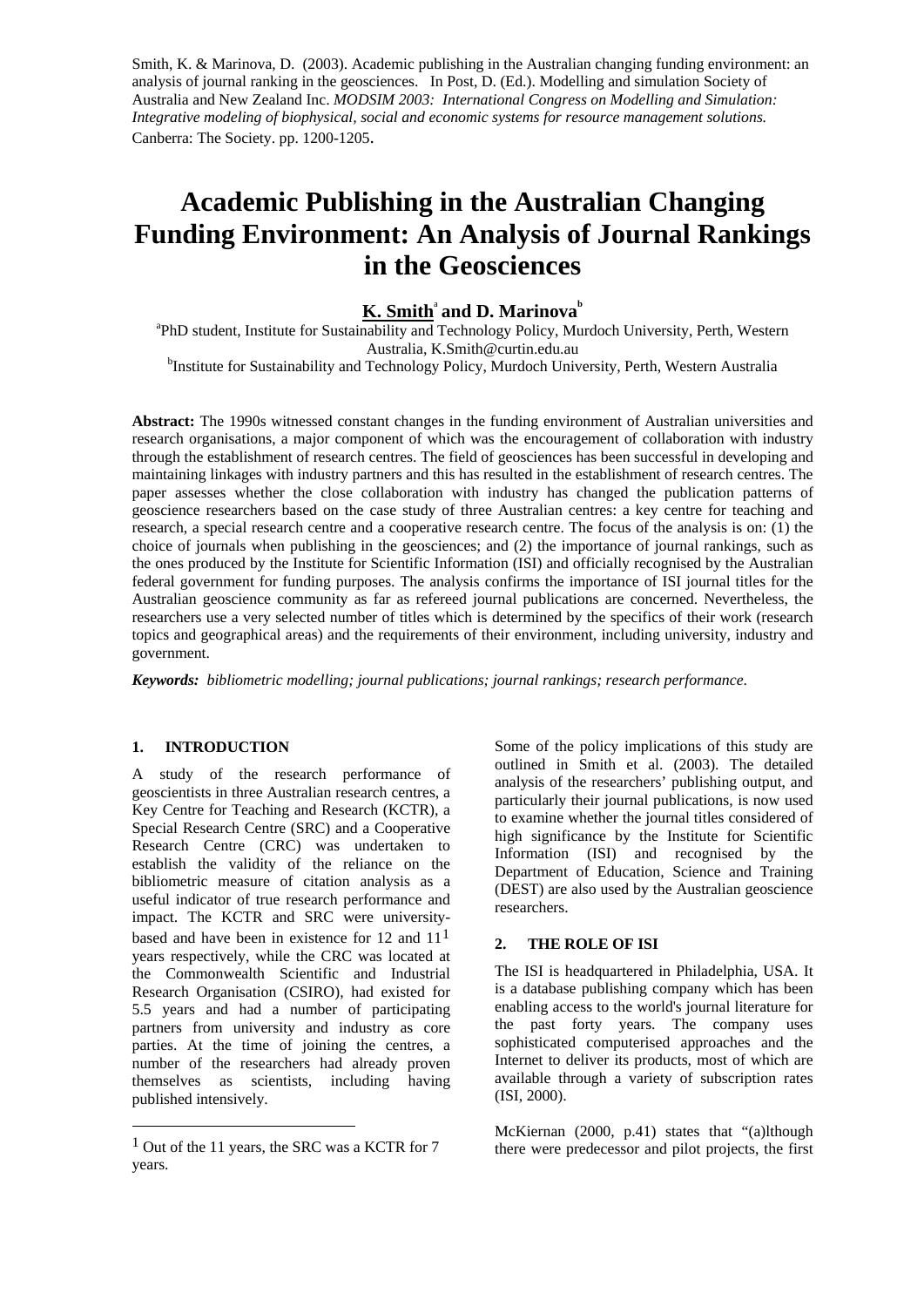Canberra: The Society. pp. 1200-1205. large-scale implementation of (Eugene) Garfield's citation indexing method was implemented in 1963 with the publication of the Science Citation Index (SCI)". The SCI Expanded database now covers over 5,600 of the world's leading science and technical journals, adding 16,000 new citation records to this database per week. Journals are available back to 1973. The ISI databases are used world wide as a source of information regarding the publishing record and resultant productivity of researchers. They have also been used to feed data into the Australian federal government's policy evaluations of its research capability.

The ISI's owner, Eugene Garfield's study in 1969 lead to the formulation of the so-called Law of Concentration "by which the bulk of the information needs in science can be satisfied by a relatively small, multidisciplinary core of journals" (Bensman, 2001, p. 714). It is upon this outcome that the ISI indexing service is based.

The "ISI's editorial staff reviews nearly 2,000 new journal titles annually, but only 10-12% of the journals evaluated are selected" (ISI, 2001). The Institute claims that:

[The] ISI captures all cited references from each of the 8,000 journals covered, citation information is available on covered journals as well as those not covered but that have been cited by any of the 8,000 core journals (ISI 2001).

The journals are evaluated by the ISI on the basis of the following indicators:

- basic publishing standards;
- editorial content;
- internationality of authorship;
- existing citation data on the journal;
- timeliness of publication ("the ability to publish on time implies a healthy backlog of manuscripts essential for ongoing viability" (ISI, 2001);
- adherence by the journal to international editorial conventions;
- English language article titles, abstracts and keywords – an essential indicator; and
- application of peer review.

This tone of exclusivity mirrors the expectations of the academic scholar and the research scientist in their view of scholarly journal publication. It has spread to the geosciences, yet authors like Blair (1992) and Klimley (1993) remark that there are a number of media, including government reports,

maps and other grey literature, in which the geoscientist publishes, reads and which are not captured by the ISI.

## **3. ISI AND THE GEOSCIENCES**

The geosciences are covered by the ISI under the main categories of *Geosciences, Multidisciplinary* (GM) which comprises a list of 117 titles; *Engineering, Geological* (EG) – 17, *Engineering, Petroleum* – 27, *Geochemistry & Geophysics* (GG) – 47 and *Geology* (G) - 35, the total number of ISI geoscience titles being 218 (24 journals appear on more than one lists simultaneously). It was found that the participant researchers have further used 21 ISI titles outside the geoscience categories, adding to the list of ISI titles. There are, however, a wide range of other refereed journal titles in the area of geosciences which do not make it on any of the ISI lists.

The study found that the participant researchers from the three centres heavy relied on both, ISI indexed and refereed non-ISI titles for journal publication acknowledging the geoscientists' recognition of their value and consequently of the importance of this measure of academic performance. The analysis presented below is indicative and addresses two main questions: (1) has joining a centre changed the researchers' preferences for journal titles when publishing? and (2) how accurately do the ISI lists reflect the Australian geoscientists' journal publishing preferences? To do so, we first examine the ISI journal titles no longer in use by the case study's participants, and then analyse the used ISI and non-ISI titles.

### **3.1 ISI titles no longer used**

Out of the total number of 239 ISI journals relevant to the Australian geoscientists (218 officially recognised by ISI plus 21 additionally used by the participant researchers), 61 titles (around 25%) were used prior to joining the research centre but no longer used. This decline of interest in ISI titles was most evident at the CRC where 41 titles were no longer used and less pronounced at the KCTR (13) and the SRC (17). The researcher membership of the CRC includes many geoscientists, as well as academics and/or scientists from the fields of law, social science, environmental science and soil science. There was evidence in the titles now used that some of the CRC participants have switched geoscience fields and/or are publishing in journal titles in which they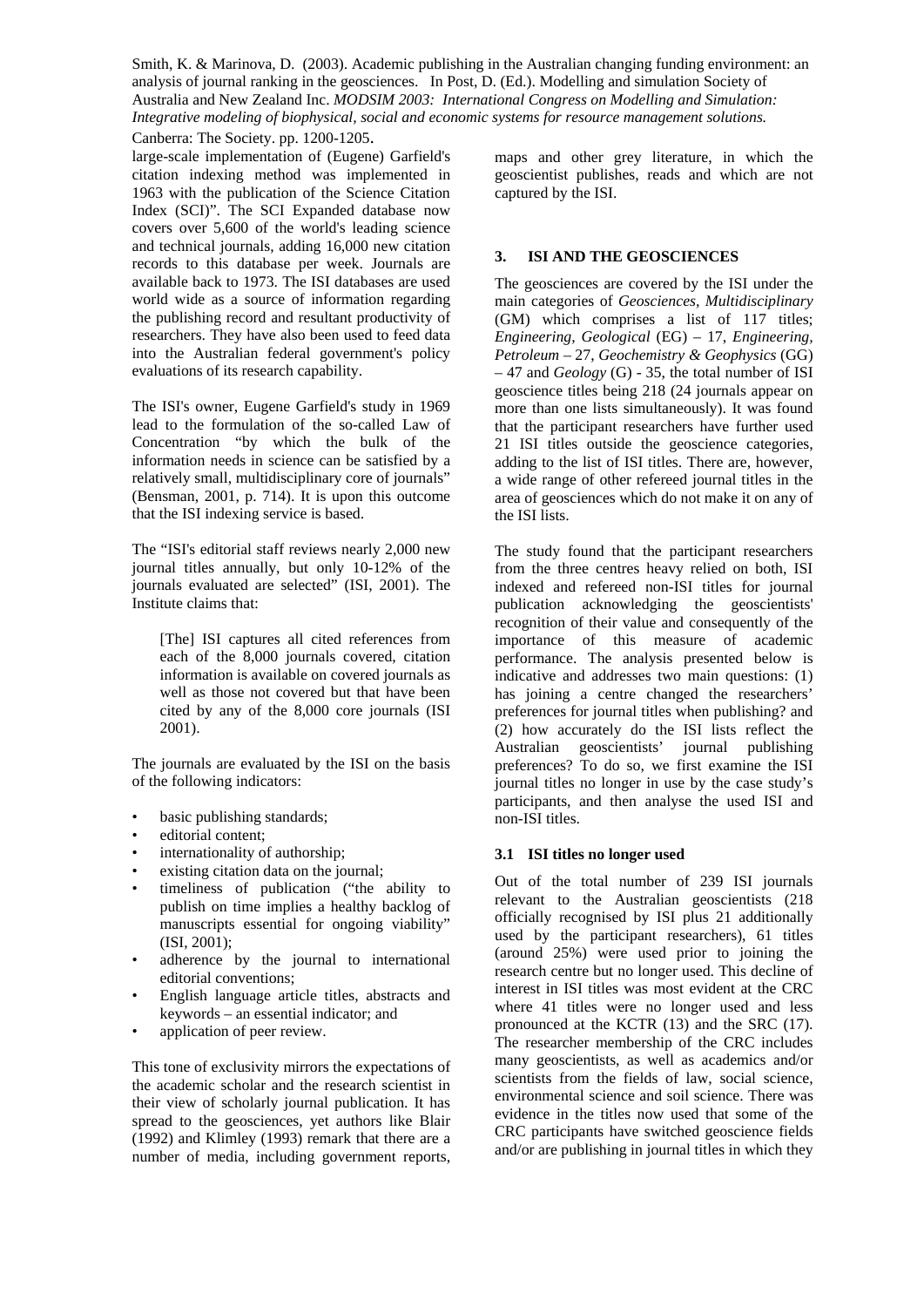Canberra: The Society. pp. 1200-1205. had not published in the past as they have become relevant to the research projects currently conducted. These trends were not evident for the KCTR or the SRC whose research staff remain very focussed on geoscience. The titles abandoned by them reflect a differing emphasis in geoscientific research rather than a new field.

Some of the ISI titles no longer used by the Australian geoscientists from the case study are:

*Applied Geochemistry; Geochimica et Cosmochimica Acta Geophysical Research Letters; Journal of Geophysical Research: Solid Earth; Journal of Petrology; Nature; Transactions of the Royal Society of Edinburgh – Earth Sciences*.

Examples of changing research areas for the KCTR include the now missing fields of palaeontology (*Alcheringa)*, planetary science (*Earth & Planetary Science Letters)*, and mineralogy (*American Mineralogist)*. Subject areas have changed for the SRC with titles in the planetary science (*Earth, Moon & Planets)*, geochemistry and geophysical areas no longer used.

## **3.2 ISI titles used**

Table 1 shows the use of journal titles by the participant researchers in the study. Each journal use is presented as a fractionated event (according to the number of authors) as well as unit count, both before (pre) and post joining the centre. The data in Table contains 26 titles which achieved greater than or equal to five unit hits per title for at least one centre. The table includes 19 geoscience ISI titles for which the 2001 impact and citation ranks are also shown. The ISI impact factor measures the frequency with which the "average article" in a journal has been cited as at 2001 to articles published in 2000 and 1999. This factor is a ratio between citations and recent citable items published and is claimed to provide a way to judge the prestige and influence of a particular journal. Ranking by total cites is for the total number of citations of journal articles for the same period.

Multiple authorship (as indicated by fractionated counts) was common before the establishment of the centres and has continued (Table 1). It is particularly prevalent for the high-count journal titles, such as *Australian Journal of Earth Sciences*  (*AJES*)*, Economic Geology and the Bulletin of the* 

*Society of Economic Geologists* (*EG*) and *Journal of Geochemical Exploration* (*JGE*). These titles are ranked GM 39 (of 117), GG 14 and GG 43 (of 47) respectively. This means that in the eyes of the ISI, the *AJES* and *EG* are prestigious, but not among the highest ranked within their categories. The *JGE* is close to the bottom of the list in its GG category.

When compared with the total cite counts, the *AJES* falls from 39 to 49 place (of 117) while *EG* and *JGE* improve their rankings, from 14 to 12 and from 43 to 27 (of 47) respectively.

*American Mineralogist* is listed first, hence as the most prestigious in the GG category. This title was used only by researchers from the CRC and prior to joining the centre. The ISI top impact ranked journals from the other categories were not used by the Australian geoscientists. This includes *Advanced Geophysics*, ranked first in the GM category, *Review of Geophysics*, first in GG and *Quaternary Scientific Review*, first in G.

The top citations ranked journal in the GG category, *Geochimica et Cosmochimica Acta*, was used only by the SRC participants although its usage has declined after joining the centre. Another title to note is *Geology*, ranked very highly in the G category (first for citations and second for impact out of 35 titles). It has experienced a growth in interest from the participants in the KCTR (fractionated count 3; unit count 9) and remained relatively stable for the SRC (fractionated count 0.7; unit count 3), though is no longer used by the CRC. This reflects the CRC's geoscientific orientation.

The ISI top citations ranked journals from the other categories were not used by the Australian geoscientists. This includes *Journal of Geophysical Resources*, ranked first in the GM category and *Geotechnique*, first in EG.

There are only two titles in the list in which all three centres publish:

•  $AJES$  – the continued use of this title post joining the centres indicates the geoscientists' recognition of the need to alert practicing Australian geoscientists to their work. Although this title does not rate very highly (GM 39) in the ISI rankings, the Australian orientation of the research undertaken by the centres makes this "home" journal very appropriate for dissemination of research outcomes. It is also the only ISI-indexed Australian geoscience journal title.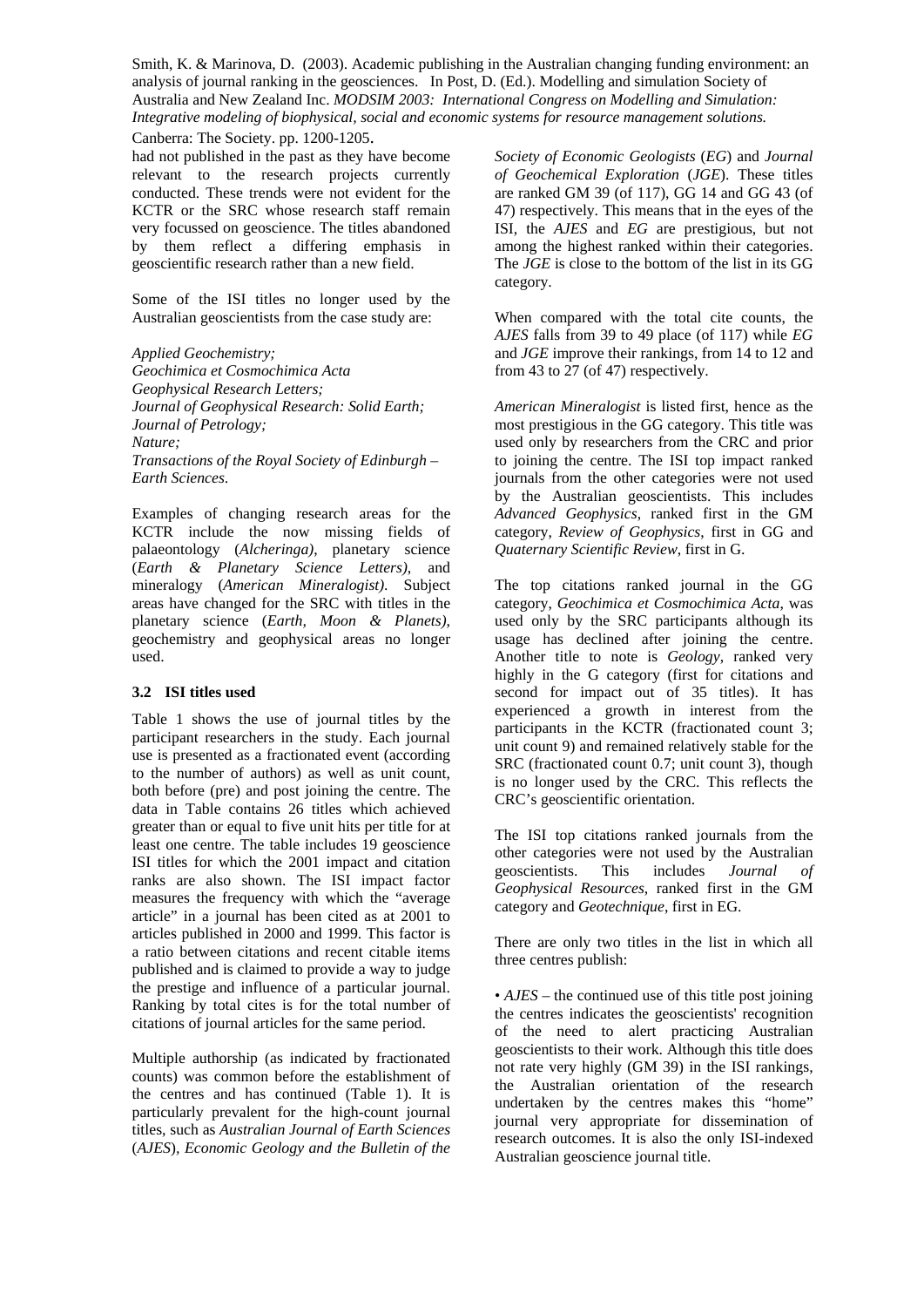• *EG* – both directors of the KCTR and the SRC have been or are on the editorial panel for this title and it is likely that because of their involvement the participant researchers are encouraged to

publish there. The waning interest in this title by participants from the CRC reflects their changing geoscientific orientation to geochemistry, soil related science and exploration.

| Impact rank /<br><b>Citations</b> | <b>JOURNAL TITLE</b>                                                          | <b>KCTR</b><br>Fractionated/ | <b>SRC</b><br>Fractionated/    | <b>CRC</b><br>Fractionated/   |
|-----------------------------------|-------------------------------------------------------------------------------|------------------------------|--------------------------------|-------------------------------|
| $rank*$                           |                                                                               | unit                         | unit                           | unit                          |
|                                   |                                                                               | <i>pre/post centre</i>       | pre/post centre                | <i>pre/post centre</i>        |
| GG10/4                            | American Mineralogist                                                         |                              |                                | 10.33 / 15.00<br>nil          |
| GM39/49                           | <b>Australian Journal of Earth Sciences</b>                                   | 2.67 / 5.00<br>2.46 / 10.00  | 7.07 / 13.00<br>6.08 / 11.00   | 13.61/22.00<br>4.65 / 12.00   |
|                                   | Australian Journal of Soil Research                                           |                              |                                | 2.33 / 5.00<br>1.16 / 3.00    |
| GM47/7                            | <b>Canadian Journal of Earth Sciences</b>                                     | 2.86 / 6.00<br>0.99 / 3.00   |                                |                               |
|                                   | Canadian Mineralogist                                                         | 1.95/6.00<br>0.73 / 3.00     |                                | 3.41/6.00<br>0.7 / 2.00       |
| GM44/12                           | Clays & Clay Minerals                                                         |                              |                                | 8.99 / 18.00<br>2.83 / 6.00   |
| GG7/5                             | Contributions to Mineralogy &<br>Petrology                                    |                              | 4.73 / 10.00<br>0.58 / 2.00    |                               |
| GG3/2                             | Earth & Planetary Science Letters                                             |                              | 4.25 / 11.00<br>3.30 / 10.00   | 0.70 / 2.00<br>0.35 / 3.00    |
| GG14/12                           | Economic Geology and the Bulletin<br>of the Society of Economic<br>Geologists | 6.24/19<br>5/17              | 14.00 / 30.00<br>10.13 / 24.00 | 5.20 / 10.00<br>0.75 / 2.00   |
| GG4/1                             | Geochimica et Cosmochimica Acta                                               |                              | 2.64 / 8.00<br>0.64 / 3.00     |                               |
| G2/1                              | Geology                                                                       | 0.90 / 3.00<br>3.01 / 9.00   | 1.83 / 3.00<br>0.73 / 3.00     | 3.66 / 5.00<br>nil            |
| G29/25                            | Geology of Ore Deposits                                                       |                              |                                | 2.69/6.00<br>nil              |
| GG43/27                           | Journal of Geochemical Exploration                                            |                              | nil<br>2.24 / 6.00             | 16.63 / 34.00<br>8.50 / 20.00 |
| GG2/9                             | Journal of Petrology                                                          |                              | 1.75 / 3.00<br>1.56 / 7.00     |                               |
| GG22/26                           | Mineralium Deposita                                                           | 1.00 / 3.00<br>4.43 / 13.00  | 1.16 / 3.00<br>2.70 / 5.00     |                               |
|                                   | Mineralogical Magazine                                                        |                              |                                | 5.00 / 7.00<br>nil            |
| GG33/32                           | Mineralogy & Petrology                                                        |                              | 1.55/6.00<br>0.83 / 2.00       |                               |
|                                   | Nature                                                                        | 0.95 / 4.00<br>0.70 / 2.00   | 3.33 / 5.00<br>nil             |                               |
|                                   | New Scientist                                                                 |                              | 5.00 / 5.00<br>1.00 / 1.00     |                               |
| GM72/47<br>G21/10                 | New Zealand Journal of Geology &<br>Geophysics                                |                              |                                | 6.29 / 9.00<br>0.50 / 2.00    |
| G23/20                            | Ore Geology Reviews                                                           | 0.5 / 1.00<br>3.96 / 12.00   |                                |                               |
| --                                | Palaeogeography,<br>Palaeoclimatology, Palaeoecology                          |                              |                                | 1.39/6.00<br>nil              |
| GM14/17                           | Precambrian Research                                                          | 0.40 / 2.00                  |                                |                               |
|                                   | Quaternary International                                                      | 2.73 / 11.00                 |                                | nil<br>1.94 / 6.00            |

## **Table 1. ISI journal titles used by Australian geoscientists**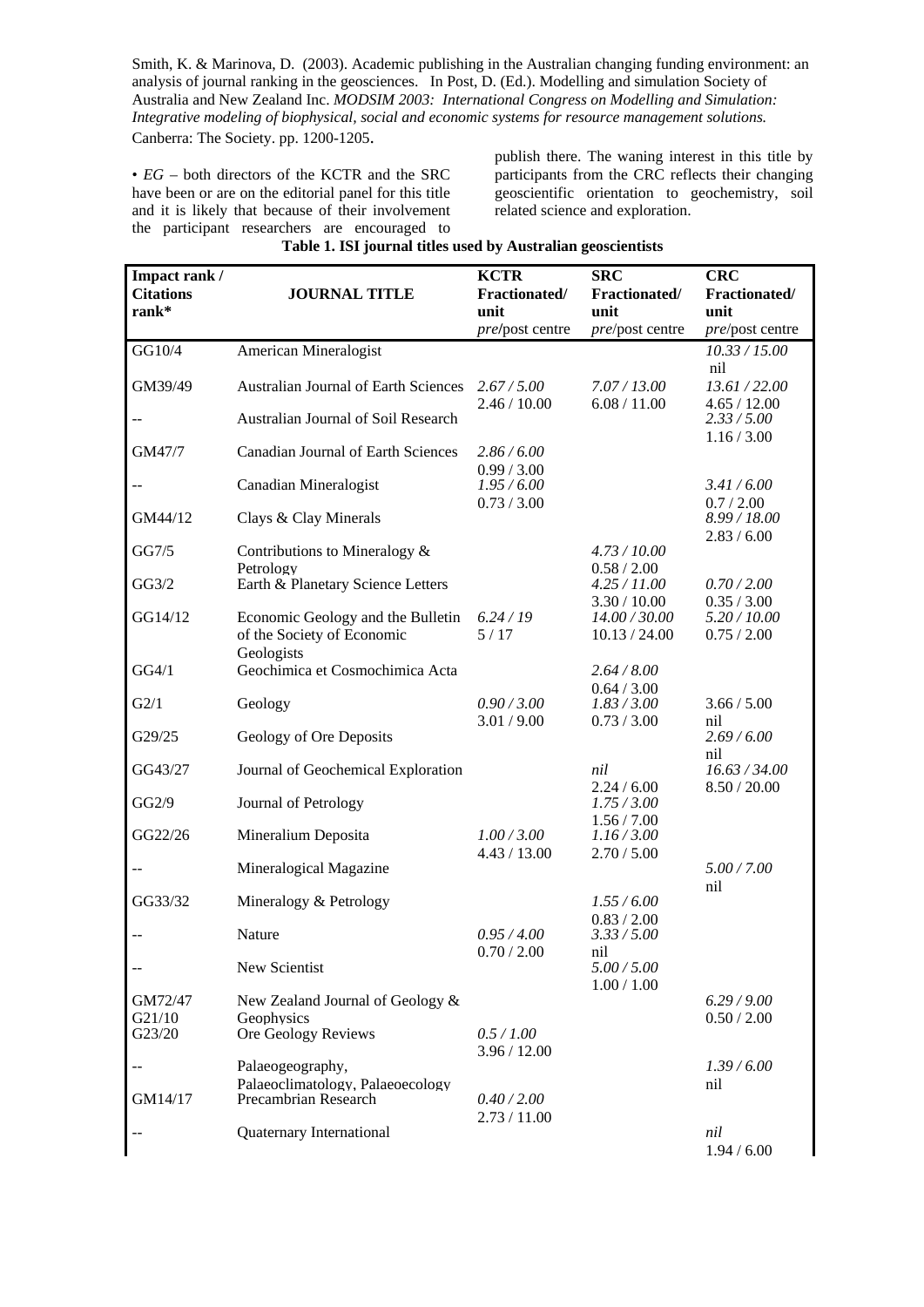Smith, K. & Marinova, D. (2003). Academic publishing in the Australian changing funding environment: an analysis of journal ranking in the geosciences. In Post, D. (Ed.). Modelling and simulation Society of Australia and New Zealand Inc. *MODSIM 2003: International Congress on Modelling and Simulation: Integrative modeling of biophysical, social and economic systems for resource management solutions.*  $Canherra: The Society, nn. 1200-1205$ 

|         | Callocita. The Society. $pp. 1200-1203$ . |           |                           |
|---------|-------------------------------------------|-----------|---------------------------|
|         | Transactions of the Institution of        | 2.49/5.00 |                           |
|         | Mining and Metallurgy Section B -         | nil       |                           |
|         | <b>Applied Earth Science</b>              |           |                           |
| GM41/52 | Zeitschrift für Geomorphologie            |           | 8.33 / 12.00              |
|         |                                           |           | 1.00 <sub>1</sub><br>1.00 |

\* The impact and citations ranks for ISI titles refer to 2001. GM denotes Geosciences, Multidisciplinary; GG is used for Geochemistry & Geophysics and G for Geology. "—" denotes ISI titles not assigned to the above geoscience categories.

Some of the participants from the CRC exhibited a strong preference for the *JGE* prior to their joining the centre, and this has continued afterwards. One of the participant researchers had been an Associate Editor of this journal with full editorial control for Australia prior to joining the CRC and continued this interest until 1999.

In conclusion, *AJES* clearly appears the preferred ISI journal tiled by the Australian geoscientists. The preferred international titles are two: *EG*  (preferred by the KCTR and SRC) and the *JGE* (preferred by the CRC). The Society of Economic Geologists continues to publish its journal *EG* in paper format and it is not yet available as an electronic journal (SEG, 2001). Elsevier offers the  $JGE^2$  $JGE^2$  in electronic and paper formats.

## **3.3 DETYA titles used**

1

There were in total 81 titles used by the participant geoscience researchers which were not included in the ISI indexes. Seven of them appeared on the 2001 list of the Department Education, Training and Youth Affairs (DETYA), now DEST, refereed journals listing (DETYA, 2001). The DETYA list<sup>[3](#page-4-1)</sup>:

contains the names of journals that have been assessed by DETYA as satisfying refereeing requirements for the Higher Education Research Data Collection (HERDC)... Inclusion only indicates that *refereeing* requirements have been meet (*sic*). Other requirements for articles, set out in the HERDC specifications, must also be met.

Articles published in journals not listed on this Register may still be eligible for counting in the HERDC if they meet the relevant requirements.... (DETYA, 2001).

This list is particularly important and needs to be closely monitored by those working in centres whose funding is influenced by DETYA, namely the university based researchers. It recognises publications by Australian researchers in journals which are not covered by the ISI, as being of high quality.

However, it was found that the use of the DETYA titles by the geoscience researchers was not extensive. The use of the DETYA listed *Exploration Geophysics* was by one researcher from the KCTR. The SRC researchers make no use of any of the titles. The CRC researchers have made use of four of the titles before the participants joined the centre and continued to use three of the titles *(Agenda, Australian Geographical Studies*, and *MESA Journal)* since joining the centre. Further inspection of the publication lists regarding this usage reveals that only one of these CRC researchers is employed by a university.

## **4 CONCLUSIONS**

The journal title preference analysis of the three geoscience centres produced some interesting patterns:

- Each centre uses one preferred title *Journal of Geochemical Exploration* for the CRC, *Economic Geology* for the SRC and the KCTR. Given the extensive choice of ISI indexed journal titles in which to publish, it is surprising that the main preference for each centre comes to this single title.
- Each of the final titles chosen by the participants is respected in the field of geosciences, is widely read and captured by

<span id="page-4-0"></span><sup>2</sup> As the objectives of the Association of Exploration Geochemists and Elsevier publishers differed, they have now parted company. As of 2000, the Association publishes its own journal: *Geochemistry: Exploration, Environment, Analysis* (AEG, 2001)*,* with the *Journal of Geochemical Exploration* continuing as an Elsevier title (Simpson, 1999, p.1).

<span id="page-4-1"></span><sup>&</sup>lt;sup>3</sup> It would be speculative to consider why certain titles are not considered by DETYA as worthy of being included on their listing. The data regarding those titles considered by DETYA in past years, and rejected, is not available.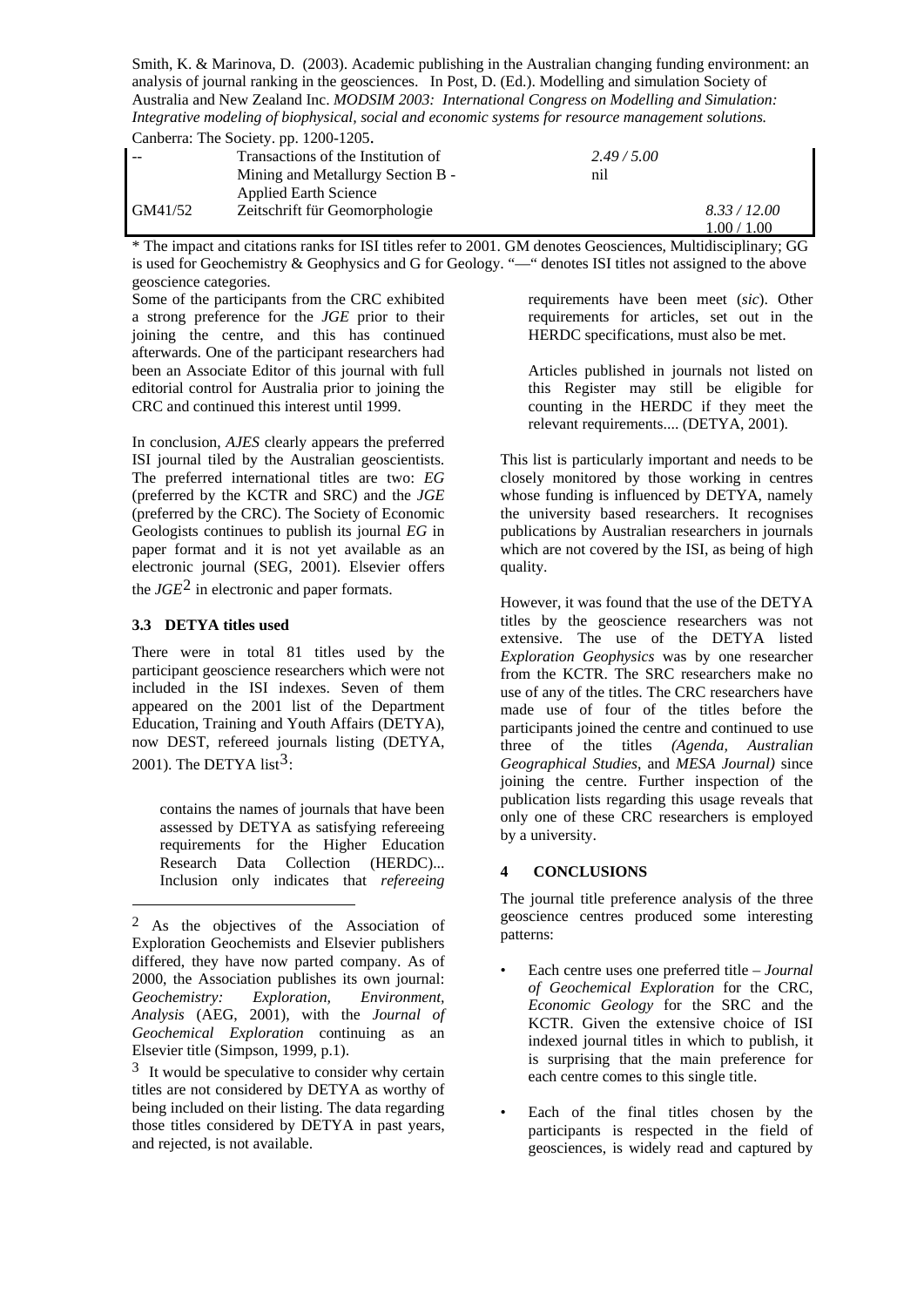Canberra: The Society. pp. 1200-1205. the ISI. The decision to publish is most likely based on a title which represents the work of the centre and the data suggests that ISI recognition of prospective journal titles is important in this selection.

- There is some continued use by the CRC of DETYA (DEST) titles and little to no use by the KCTR and the SRC. The preference of the participants from these two centres to publish in ISI indexed journals overrides the need to publish in DETYA listed titles.
- The use of other refereed titles by all three centres is modest.
- There is significant preference for the *Australian Journal of Earth Sciences (AJES).* The Australian bibliometric study by Bourke et al. (1996) reports that nearly two-thirds of Australian publications in non-SCI journals are in international journals. The exception is in the earth sciences "with a lower proportion in Australian SCI journals and a higher proportion in non-SCI Australian journals which suggests that Australian journals in that field may be less well represented in the SCI than in other fields" (Bourke et al., 1996, p. 33). This is supported by the evidence from the case study. The only representation of an Australian earth science journal in the ISI's SCI index is *AJES*.
- • *Exploration Geophysics,* the society journal of the Australian Society of Exploration Geophysicists, is another popular Australian geoscience title in this case study, but given the criteria under which ISI judges journals for indexing, it has not qualified for inclusion as an ISI indexed title. Yet it is a title covered in the DETYA listing.
- All of the top five journals currently used most by the Australian geoscientists from the three centers combined (see Table 2) are ISI indexed geoscience titles.
- None of the preferred titles used by any centre is an electronic journal.
- There is a range of journals which ISI ranks very highly but are not used by the Australian geoscientists. This includes: *Advanced Geophysics*, *Review of Geophysics*, *Quaternary Scientific Review*, *Journal of Geophysical Resources* and *Geotechnique*.

### **Table 2. Journal titles most frequently used by the Australian geoscientists**

|                             | <b>Journal title</b>                        |
|-----------------------------|---------------------------------------------|
|                             | Economic Geology and the Bulletin of the    |
|                             | Society of Economic Geologists              |
| $\mathcal{D}_{\mathcal{L}}$ | <b>Australian Journal of Earth Sciences</b> |
| 3                           | Journal of Geochemical Exploration          |
| 4                           | Mineralium Deposita                         |
| 5                           | Earth & Planetary Science Letters           |

The analysis confirms the importance of ISI journal titles for the Australian geoscience community as far as refereed journal publications are concerned. Nevertheless, the researchers use a very selected number of titles which is determined by the specifics of their work (research topics and geographical areas) and the requirements of their environment, including university, industry and government.

## **7. AKNOWLEDGEMENT**

The second author wishes to acknowledge the financial support of the Australian Research Council, Murdoch University and the Department of Economics at the University of Western Australia.

### **8. REFERENCES**

- Association of Exploration Geochemists (AEG), *The Journal of the Association of Exploration Geochemists*, http://www.aeg.org, 2001 (accessed 19 March 2003).
- Bensman, S.J., Urquhart's and Garfield's laws: the British controversy over their validity, *Journal of the American Society for Information Science and Technology*, 52(4), 714-724, 2001.
- Blair, N.L., Use of citation index to quantify the influence of earth science researchers on the work of others, *Geoscience Information Society Proceedings*, 23, 65-68, 1992.
- Bourke, P., L. Butler, and B. Biglia, Monitoring research in the periphery: Australia and the ISI indices, Research Evaluation and Policy Project Monograph No. 3, Research School of Social Sciences, Australian National University, Canberra, 1996.
- Department of Education, Training and Youth Affairs (DETYA), *Higher education research data collection,* http://www.detya.gov.au/ highered/research/herdc.htm, 2001 (accessed 27 November 2001).
- Institute for Scientific Information (ISI), *Products + Services ?2000*, Philadelphia, USA, 2000.